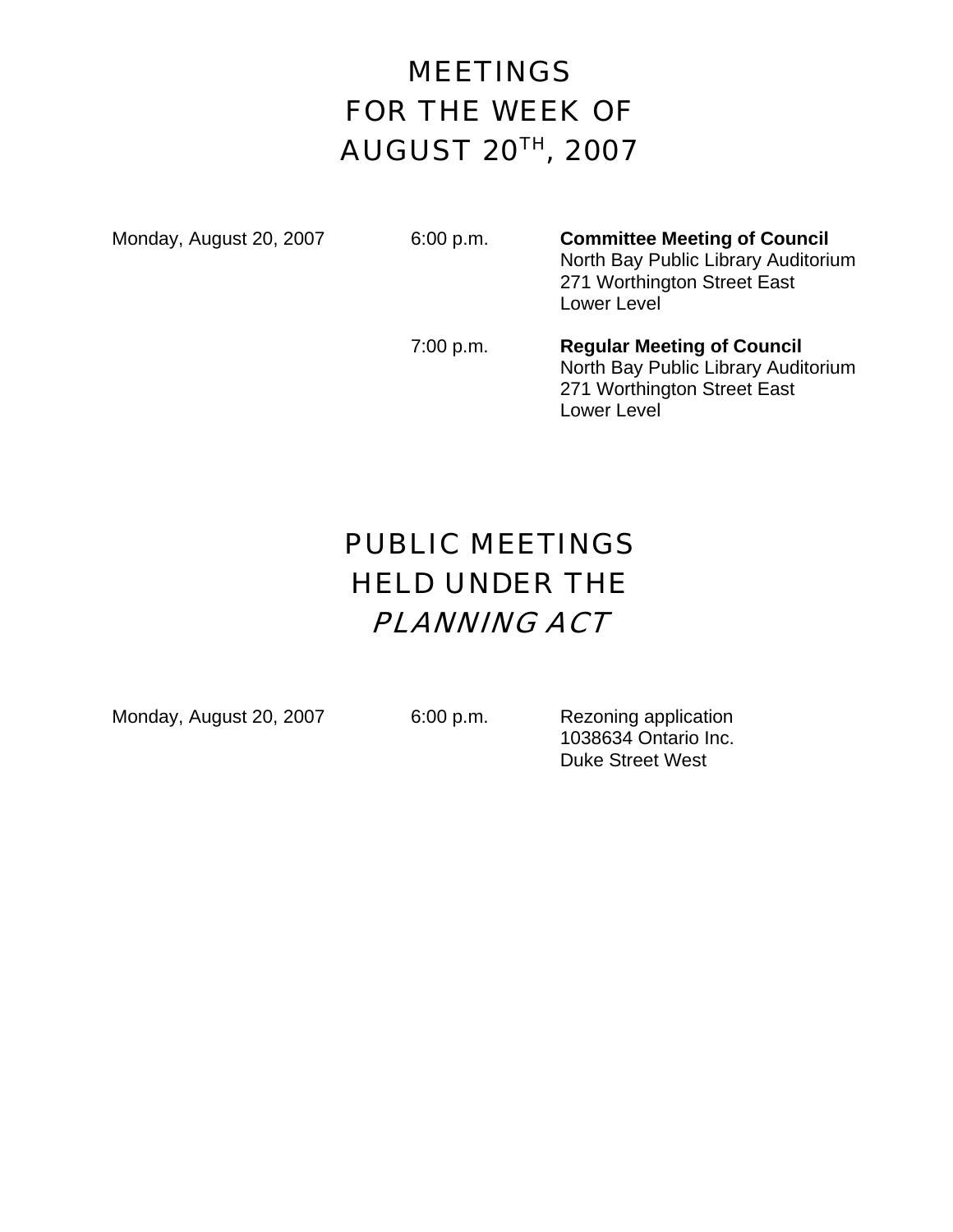### **GENERAL GOVERNMENT COMMITTEE**

Monday, August 20, 2007 Page 1

### **Chairperson: Councillor Chirico Vice-Chair: Councillor Campbell Members: Councillors Mayne, Vaillancourt Ex-Officio: Mayor Fedeli**

- GG-2006-01 Letter from North Bay Heritage Gardeners dated November 15, 2005 and report from J.D. Knox dated January 9, 2006 re Lots 158 through 162, McIntyre Street West (D14/2005/NBHGA/SWEETMAN).
- GG-2006-07 Report from J.J. Celentano dated November 8, 2006 re Proposed Customer Service Standards under the *Accessibility for Ontarians with Disabilities Act* (C01/2006/MAAC/GENERAL).
- GG-2007-11 Report from Catherine Conrad dated July 27, 2007 re *Municipal Act*, 2001 - Provisions for Public Notice (C01/2007/BYLAW/NOTICE).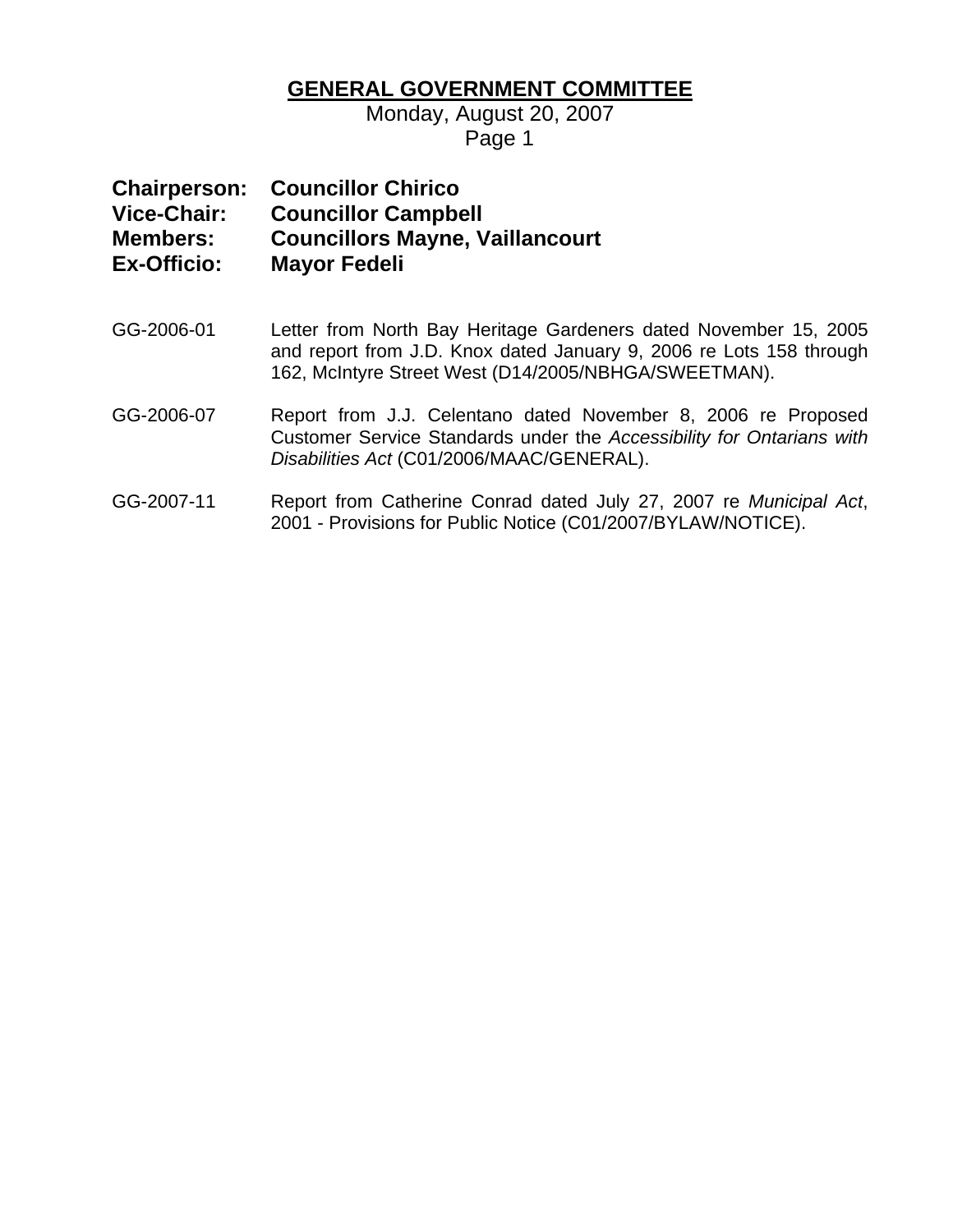### **COMMUNITY SERVICES COMMITTEE**

Monday, August 20, 2007 Page 1

|                    | <b>Chairperson: Councillor Anthony</b> |
|--------------------|----------------------------------------|
| <b>Vice-Chair:</b> | <b>Councillor Boldt</b>                |
| <b>Member:</b>     | <b>Councillor Bain</b>                 |
| <b>Ex-Officio:</b> | <b>Mayor Fedeli</b>                    |

- CS-2001-35 Rezoning applications by Consolidated Homes Ltd. Golf Club Road (D14/2001/CHLTD/GOLFCLUB).
- CS-2003-37 Condominium application by Rick Miller on behalf of New Era Homes Ltd. - McKeown Avenue (D07/2003/NEHL/ MCKEOWN).
- CS-2004-23 Rezoning application by 1081751 Ontario Inc. (Tarmagon Aggregates/ Don Fudge) - Highway 17 East (D14/2003/TARMA/ HWY#17E).
- CS-2004-29 Rezoning and Plan of Subdivision applications by Rick Miller on behalf of Grand Sierra Investments Ltd. - Sage Road (D12/D14/2003/GSIL/ SAGERD).
- CS-2006-27 Report from J.J. Celentano dated November 24, 2006 re Summary Highlights - Bill 51 (*Planning Act* Reform/OMB Reform) (L11/2006/PLACT/PAR).
- **→ CS-2007-16** Rezoning application by Miller & Urso Surveying Inc., on behalf of **1038634 Ontario Inc. - Duke Street West (D14/2007/10386/DUKESTW).**
- CS-2007-17 Report from Sharon Kitlar dated July 26, 2007 re 2007 Recreation, Sport and Healthy Active Living Strategy (R00/2007/PARKS/GENERAL).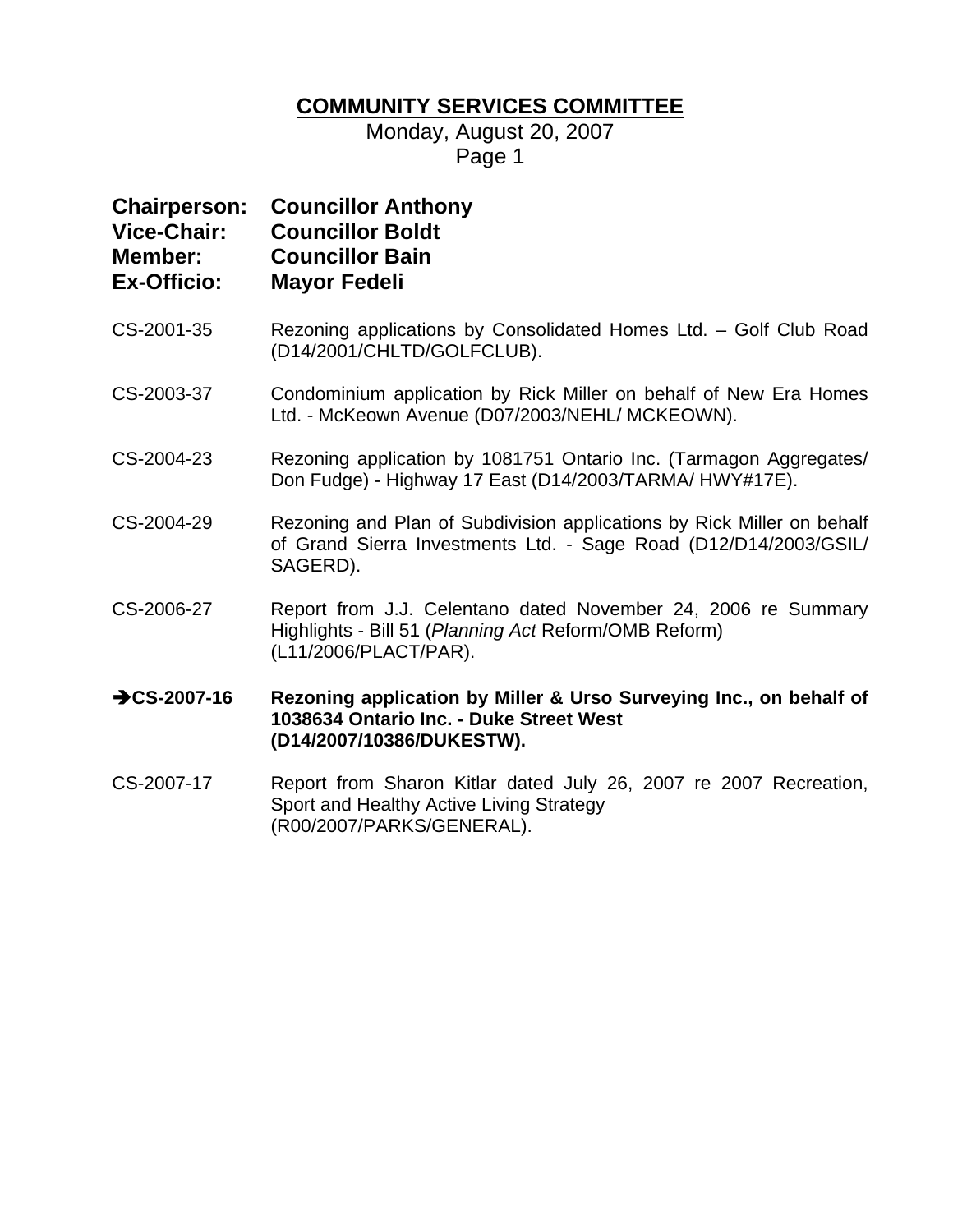## **ENGINEERING & WORKS COMMITTEE**

Monday, August 20, 2007 Page 1

| <b>Chairperson:</b> | <b>Councillor Koziol</b>    |
|---------------------|-----------------------------|
| Vice-Chair:         | <b>Councillor Mendicino</b> |
| Member:             | <b>Councillor Graham</b>    |
| Ex-Officio:         | <b>Mayor Fedeli</b>         |

EW-2007-01 Report from J.C. Simmonds dated January 10, 2007 re 2007 Budget Enhancements - Waste Management (E07/2007/ WASTE/GENERAL).